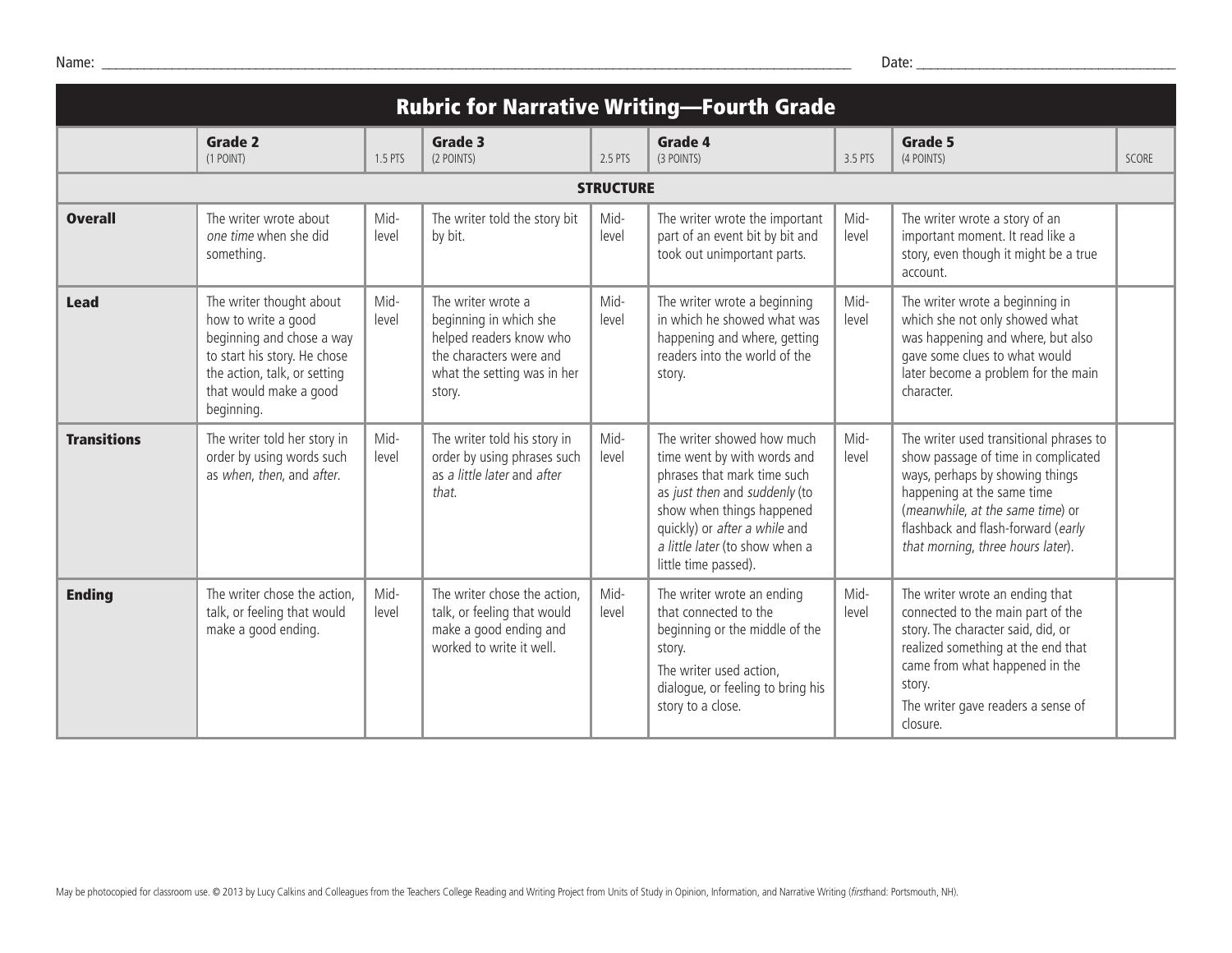|                          | <b>Grade 2</b><br>(1 POINT)                                                             | 1.5 PTS       | Grade 3<br>(2 POINTS)                                                                                                                                           | 2.5 PTS       | Grade 4<br>(3 POINTS)                                                                                                                                                                                                                                                                                                                                                                                                                                                                            | 3.5 PTS       | Grade 5<br>(4 POINTS)                                                                                                                                                                                                                                                                                                                                                                                                                                                                                                                                                                                                  | SCORE |
|--------------------------|-----------------------------------------------------------------------------------------|---------------|-----------------------------------------------------------------------------------------------------------------------------------------------------------------|---------------|--------------------------------------------------------------------------------------------------------------------------------------------------------------------------------------------------------------------------------------------------------------------------------------------------------------------------------------------------------------------------------------------------------------------------------------------------------------------------------------------------|---------------|------------------------------------------------------------------------------------------------------------------------------------------------------------------------------------------------------------------------------------------------------------------------------------------------------------------------------------------------------------------------------------------------------------------------------------------------------------------------------------------------------------------------------------------------------------------------------------------------------------------------|-------|
| <b>STRUCTURE (cont.)</b> |                                                                                         |               |                                                                                                                                                                 |               |                                                                                                                                                                                                                                                                                                                                                                                                                                                                                                  |               |                                                                                                                                                                                                                                                                                                                                                                                                                                                                                                                                                                                                                        |       |
| <b>Organization</b>      | The writer wrote a lot of<br>lines on a page and wrote<br>across a lot of pages.        | Mid-<br>level | The writer used paragraphs<br>and skipped lines to<br>separate what happened<br>first from what happened<br>later (and finally) in his<br>story.                | Mid-<br>level | The writer used paragraphs to<br>separate the different parts or<br>times of the story or to show<br>when a new character was<br>speaking.                                                                                                                                                                                                                                                                                                                                                       | Mid-<br>level | The writer used paragraphs to<br>separate different parts or times of<br>the story and to show when a new<br>character was speaking. Some parts<br>of the story were longer and more<br>developed than others.                                                                                                                                                                                                                                                                                                                                                                                                         |       |
|                          |                                                                                         |               |                                                                                                                                                                 |               |                                                                                                                                                                                                                                                                                                                                                                                                                                                                                                  |               |                                                                                                                                                                                                                                                                                                                                                                                                                                                                                                                                                                                                                        | Total |
| <b>DEVELOPMENT</b>       |                                                                                         |               |                                                                                                                                                                 |               |                                                                                                                                                                                                                                                                                                                                                                                                                                                                                                  |               |                                                                                                                                                                                                                                                                                                                                                                                                                                                                                                                                                                                                                        |       |
| <b>Elaboration*</b>      | The writer tried to bring<br>his characters to life with<br>details, talk, and actions. | Mid-<br>level | The writer worked to show<br>what was happening to<br>(and in) her characters.                                                                                  | Mid-<br>level | The writer added more to the<br>heart of his story, including not<br>only actions and dialogue but<br>also thoughts and feelings.                                                                                                                                                                                                                                                                                                                                                                | Mid-<br>level | The writer developed characters,<br>setting, and plot throughout her story,<br>especially the heart of the story. To do<br>this, she used a blend of description,<br>action, dialogue, and thinking.                                                                                                                                                                                                                                                                                                                                                                                                                   | (X2)  |
| Craft*                   | The writer chose strong<br>words that would help<br>readers picture her story.          | Mid-<br>level | The writer not only<br>told his story, but also<br>wrote it in ways that got<br>readers to picture what<br>was happening and that<br>brought his story to life. | Mid-<br>level | The writer showed why<br>characters did what they did by<br>including their thinking.<br>The writer made some parts<br>of the story go quickly, some<br>slowly.<br>The writer included precise<br>and sometimes sensory<br>details and used figurative<br>language (simile, metaphor,<br>personification) to bring her<br>story to life.<br>The writer used a storytelling<br>voice and conveyed the<br>emotion or tone of her story<br>through description, phrases,<br>dialogue, and thoughts. | Mid-<br>level | The writer showed why characters<br>did what they did by including their<br>thinking and their responses to what<br>happened.<br>The writer slowed down the heart<br>of the story. He made less important<br>parts shorter and less detailed and<br>blended storytelling and summary as<br>needed.<br>The writer included precise details<br>and used figurative language so that<br>readers could picture the setting,<br>characters, and events. He used some<br>objects or actions as symbols to bring<br>forth his meaning.<br>The writer varied his sentences to<br>create the pace and tone of his<br>narrative. | (X2)  |
|                          |                                                                                         |               |                                                                                                                                                                 |               |                                                                                                                                                                                                                                                                                                                                                                                                                                                                                                  |               |                                                                                                                                                                                                                                                                                                                                                                                                                                                                                                                                                                                                                        | Total |

\* Elaboration and Craft are double-weighted categories: Whatever score a student would get in these categories is worth double the amount of points. For example, if a student exceeds expectations in Elaboration, then that student meets standards in Elaboration, then that student would receive 6 points instead of 3 points.

May be photocopied for classroom use. @ 2013 by Lucy Calkins and Colleagues from the Teachers College Reading and Writing Project from Units of Study in Opinion, Information, and Narrative Writing (firsthand: Portsmouth, N